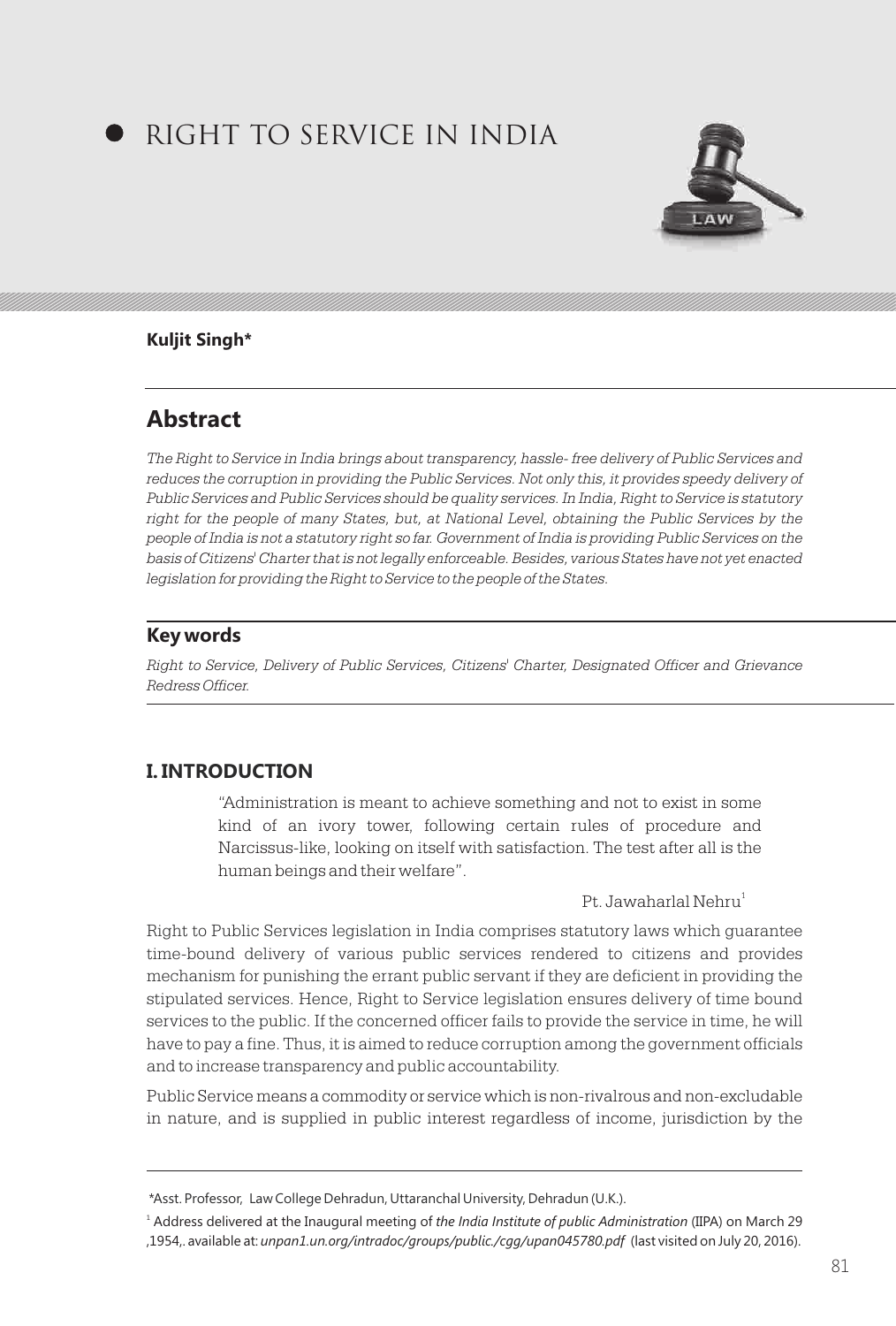government to its people who have by a social consensus, democratically elected the government and vested it with the power to do so. The service could be publicly funded, contracted, commissioned or procured.

The public services law in India derives its origin from the Citizens Charter of UK, promulgated in 1991. Though it is not a legal document in the strict sense of law, being an agreement of contract entered into between the citizens and the public servants, providing for competent and time bound delivery of services. It sought to add consumer rights to those citizens' rights, equipping users with the means of seeking personal redress if the services they received were inadequate. The objective of the charter was to make public services accountable.

That idea arose from a simple question in UK that if the public service which people have paid for is not good, why should they not get their money back, as they would have the right to purchase it with any shop or service provider in the private sector. The then Prime Minister of UK, John Major explained the intention of the Citizens' Charter in the various  $w$ avs. $^{2}$ 

It will work for quality across the whole range of public services. It will give support to those who use services in seeking better standards. People who depend on public services – patients, passengers, parents, pupils, benefit claimants – all must know where they stand and what service they have a right to expect.

The twelfth report of session 2007- 08 of the Houses of Commons was third on the series off public administration reform in UK. The first of that was the fifth report of session 2007-08," When Citizens Complain" and the second was the sixth report of the session on " User Involvement in Public Services." Following the sixth report, a volume of oral and written evidence were published as "Public Services: Putting People First."<sup>3</sup>

In the meantime, in 1997, the right to services moved from "Citizens Charter Programme" and its impact on how public services were viewed, to Charter Mark, in 1997, with the inception of the government headed by Tony Blair. The Charter Mark stuck upon quality of services in ensuring that public services focus on the needs and views of service users, followed by its successor scheme, the Customer Service Excellence Standard. By 2002, that shifted to 'Public Service Guarantees,' which like the national charters introduced under the citizens' charter, was intended to act as a mechanism for setting out the standards of service provision that people can expect from public services utilities.

The Public Service Committee, 2007-08, finally recommended that there should be clear, precise and enforceable statements of people's entitlements to public service. That should be in the form of 'Public Service Guarantees'. The guarantees should specify the minimum standard of service provision that service users can expect, and set out the arrangements for redress, should service providers fail to meet the standard promised. $^{\textrm{\tiny{d}}}$ 

<sup>&</sup>lt;sup>2</sup> Speech by John Major MP at the Conservative Central Council Annual meeting on Mar.23, 1991, referred in the Twelfth Report of the House of Commons Public Administration Select Committee, From Citizens Charter to Public Service Guarantees; Entitlements to Public Services United Kingdom, July 15, 2008 at para 6.

<sup>3</sup> *Ibid*. para1.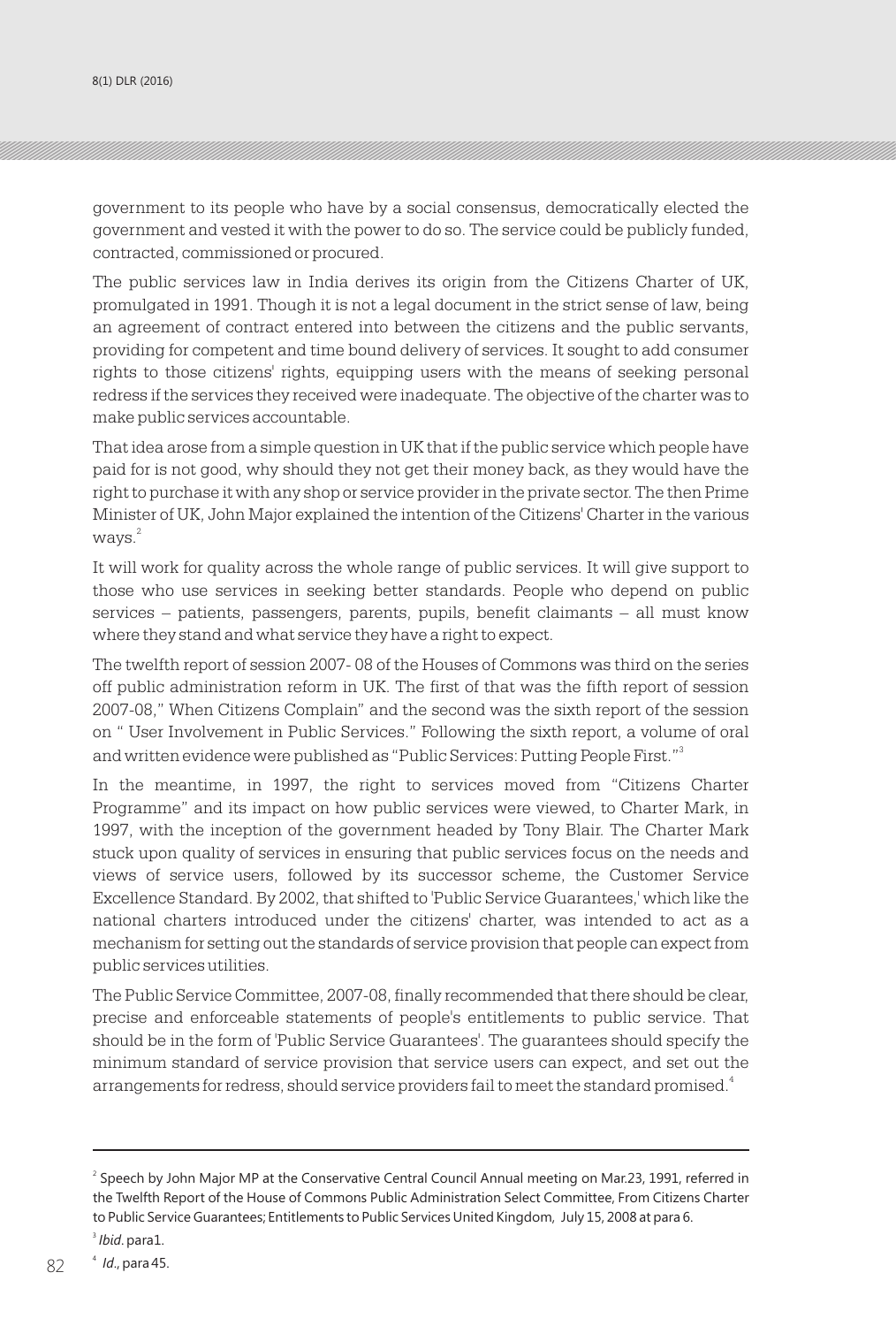

The scenario was thus shifted from 'Citizens Charter' to 'Public Service Guarantees' in UK. The institution of the guarantees was taken to be a very strong case by the committee to empower users by allowing them to claim their services. It was also clearly indicated that in the provision of public services, it genuinely intended to put "people 5 first."

The Citizens Charter of UK aroused interest worldwide leading to establishments of such initiatives in Belgium (Public Service Users Charter, 1992), Canada (Service Standards Initiative, 1995), Australia (Service Charter, 1997), India (Citizens' Charter,1997) and so on.

The citizens charters were introduced in India in 1997, which was voluntary in character. That was based on the logo "services first" as in UK. The charters gradually spread through central to state ministries and to their local bodies and organisations. In 2002, a website was launched by the Department of Administrative Reforms and Public Grievances (DARPG) towards consolidating the write up on the progresses and improvements resulted out of citizens charters. The instance of implementation of charters by the Regional Transport Office, Hyderabad, the Jan Seva Kendras in Ahmadabad and Chennai Metro Water Supply and Sewage Board are noteworthy during 1997-2004. In 2005, the service excellence models "Servottam" was initiated to give a new thrust to the implementation of the citizens' charter, both at the central and state levels. The Centralised Public Grievance Redress and Monitoring System (CPGRAMS), a web based portal was launched for lodging complaints by the public in 2007. In 2009, the Report of the Administrative Reforms Commission of Citizen Centric Governance recommended for making citizens charters effective through implementing charter for each unit with redress mechanisms and periodic evaluation of charters.<sup>6</sup> It also recommended for holding officers accountable for results. It too suggested for suitable mechanism assuring citizens participation in administration.

In view of the above circumstances, the Government of India and of the states felt it necessary to legislate upon such a contingency. They were to make law on entry 8 of concurrent list, viz. actionable wrongs. Public Service Guarantee Acts have been passed by nineteen States and one National Capital Territory of Delhi till the Date. $^7$ 

### **II. RIGHT TO SERVICES LAW IN INDIA**

The Right of Citizens for Time Bound Delivery of Goods and Services and Redressal of their Grievances Bill, 2011, that has recently been introduced in Parliament, confers on every individual citizen, the right to time bound delivery of goods and services, and for redressal of grievances.

It is a welcome step that the governments in India have embarked on law-making on right to services at the centre and in some of the states. The Madhya Pradesh Lok Sewaon Ke Pradan ki Adhiniyam, 2010, is the first in that category, which has been followed by enactments in the States of Bihar, Chhattisgarh, Delhi, Himachal Pradesh,

<sup>5</sup> *Id*., para 79.

<sup>&</sup>lt;sup>6</sup> See also "Statement of Object and Reasons" to the Central Bill, 2011.

<sup>7</sup> Available at: *https://en.wikipedia.org/wiki/Right\_to\_Public\_Services\_legislation* (last visited on July 21, 2016).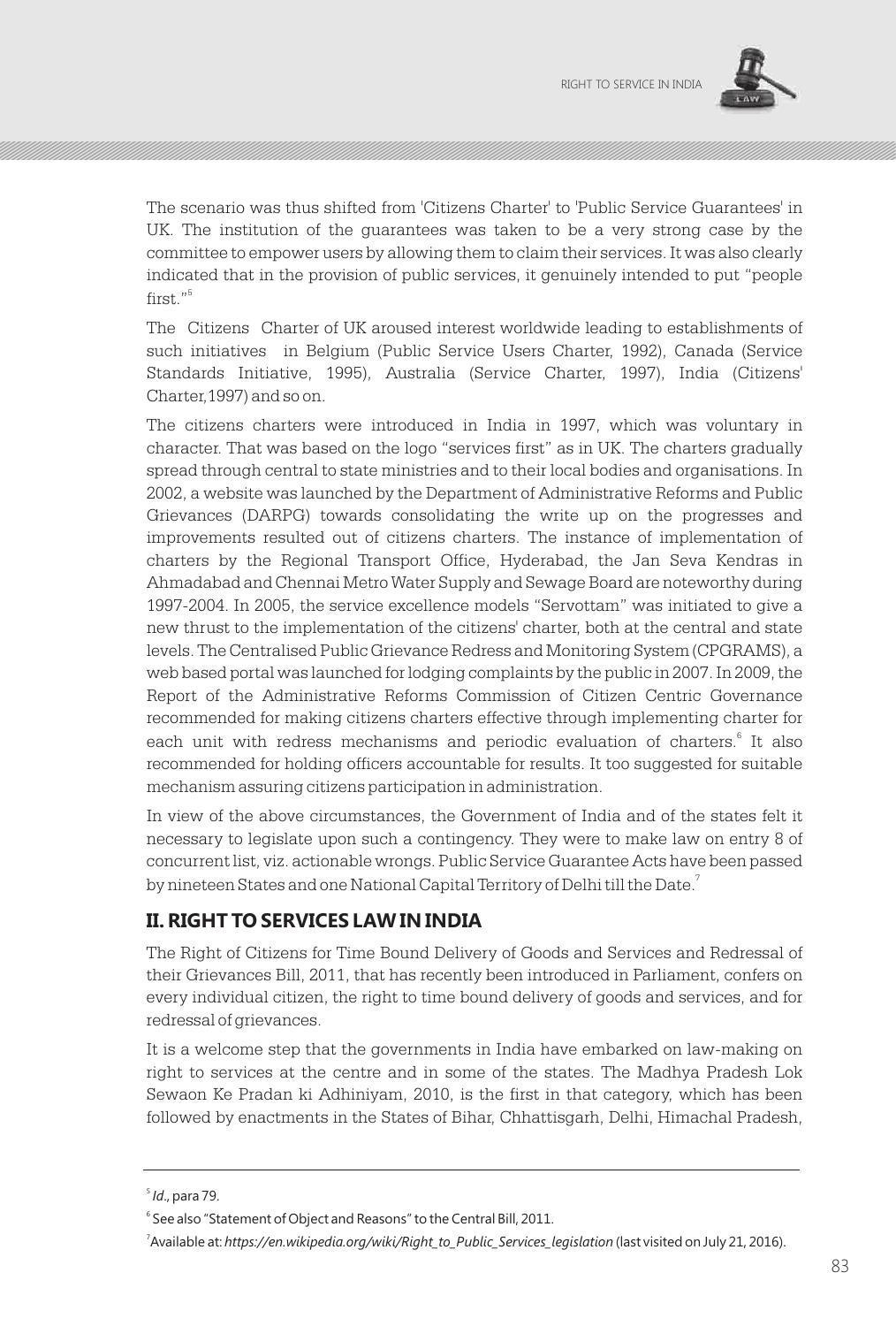Jammu and Kashmir, Jharkhand, Karnataka, Punjab, Rajasthan, Uttar Pradesh and Uttarakhand.<sup>8</sup> Not only this, now, more States have enacted the Right to Service Act. The centre has introduced the Right to Redressal of Grievances Bill, 2011 in the Lok Sabha on the 20th of December 2011  $\,$  but it did not pass finally. The list of States is given below, which enacted the Right to Service law.

| <b>State</b>      | <b>Act title</b>                                                              |
|-------------------|-------------------------------------------------------------------------------|
| Punjab            | The Punjab Right to Service Act, 2011.                                        |
| Uttarakhand       | The Uttarakhand Right to Service Act, 2011.                                   |
| Madhya Pradesh    | The Madhya Pradesh Lok Sewaon Ke Pradan Ki<br>Guarantee Adhiniyam, 2010.      |
| Bihar             | The Bihar Lok sewaon ka adhikar Adhiniyam, 2011.                              |
| Delhi             | The Delhi (Right of Citizen to Time Bound Delivery.<br>of Services) Act, 2011 |
| Jharkhand         | The Right to Service Act, 2011.                                               |
| Himachal Pradesh  | The Himachal Pradesh Public Services Guarrantee<br>Act. 2011.                 |
| Rajasthan         | The Rajasthan Public Service Guarantee Act, 2011.                             |
| Uttar Pradesh     | The Janhit Gurantee Act, 2011.                                                |
| Kerala            | The Kerala State Right to Service Act, 2012.                                  |
| Karnataka         | The Karnatka Guarantee of Services to<br>Citizens Act, 2011.                  |
| Chhattisgarh      | The Chhattisgarh Lok Seva Guarantee Act, 2011.                                |
| Jammu and Kashmir | The Jammu and Kashmir Public Services<br>Guarantee Act, 2011.                 |
| Odisha            | The Odisha Right to Public Services Act, 2012.                                |
| Assam             | The Assam Right to Public Services Act, 2012.                                 |
| Gujarat           | The Gujarat (Right of Citizens to Public<br>Services) Act, 2013.              |
| West Bengal       | The West Bengal Right to Public Services Act, 2013.                           |
| Goa               | The Goa (Right to Time-Bound Delivery of<br>Public Services) Act, 2013.       |
| Haryana           | The Haryana Right to Service Act, 2014.                                       |
| Maharashtra       | The Maharashtra Right to Public Services Act, 2015.                           |

### **9 III. A COMPARISON BETWEEN THE STATE PUBLIC SERVICES ACTS**

The state government have provided for nodal department for the supervision and monitoring of the implementation of right to public services within states. The only state

<sup>8</sup> *Ibid.*

<sup>9</sup> Sindhu Thulaseedharan, "Right to Public Services in India –A New Legal Scenario" 55*JILI* 59 (2013).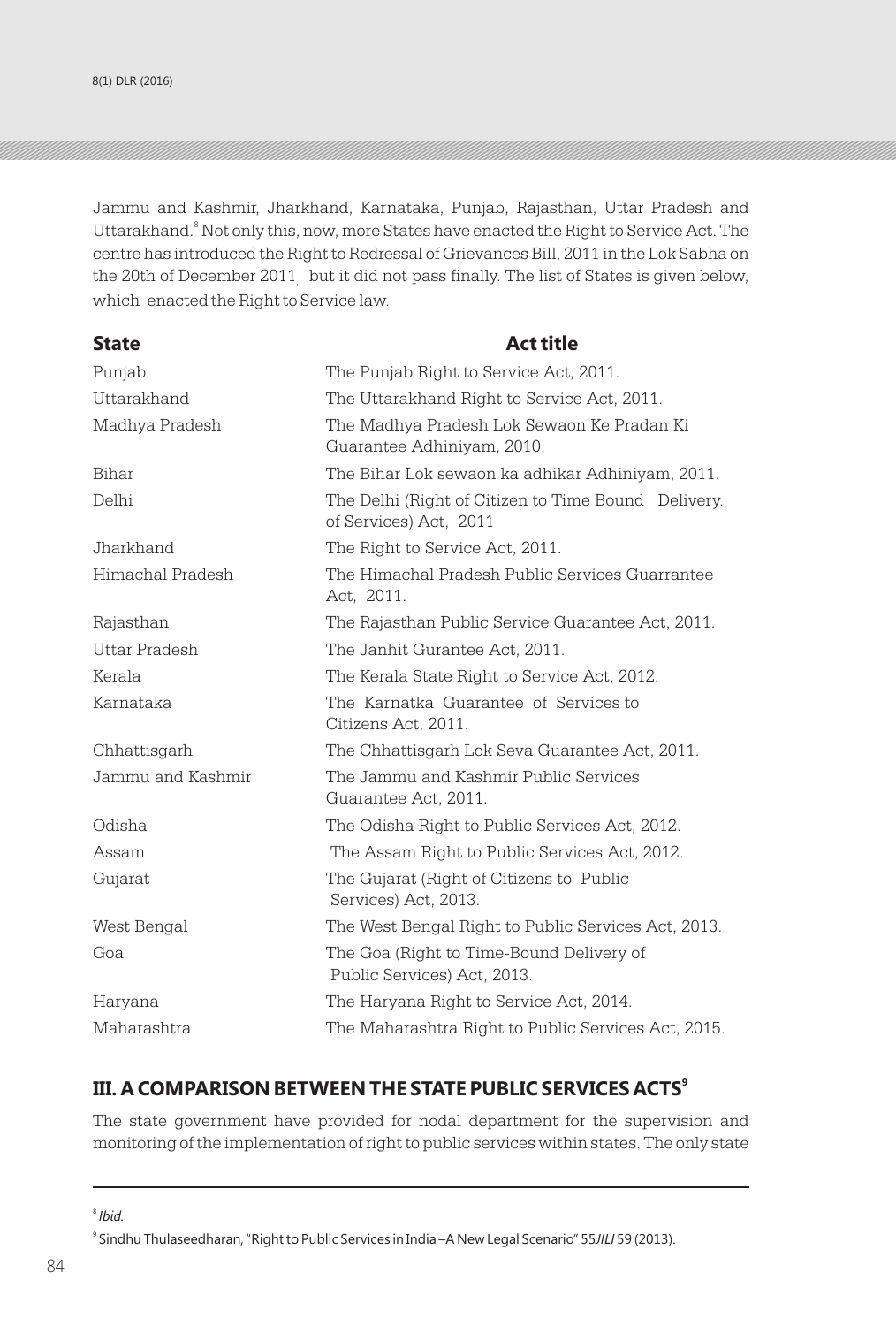

that has a department for that is Madhya Pradesh, where the Department of Public Services Management (DOPSM), controls and co-ordinates the public service delivery mechanism. The states of Uttar Pradesh, Bihar, Rajasthan and Delhi respectively has revenue, general administration reforms, and information technology departments as nodal departments.

The officer in the machinery include the designated officers, or their subordinate officers charged with the delivery of services.<sup>10</sup> The appellate authority would be the first appellate authority and the second appellate authority. In some states designated officers from outside the public authority concerned are appointed the appellate authority.<sup>11</sup> A notified officer/competent officer or a commission is also appointed by the government for the purpose of implementation of the Acts, as in Chhattisgarh, Karnataka and Punjab. An officer nominated by the government is entrusted with the power of revision upon final under or decision of the second appellate authority.  $^{\rm 12}$ 

The designated officer (DO) or the grievance redress officer (GRO) is the lowest in the hierarchy of the state machinery. They are required to provide the service applied for in the 'stipulated time limit' of 30 days. They may reject the application within the time limit with reasons recorded in writing. An eligible person, whose application is either rejected or who is not provided the service within the time limit may file an appeal to the first appellate authority within thirty days from the date of rejection or on the expiry of the given time limit as the case may be. Within the time frame of thirty days, the aggrieved citizen may file a second appeal from the order of first appellate authority, or within 30days from the date of rejection of his first appeal and pass an order either accepting the appeal or directing the DO to provide the service or reject the appeal, within sixty days from the date of receipt of appeal, the second appellate authority also determines the penalty to be imposed on the DO or GRO, or upon the first appellate authority. The person aggrieved by the final order may make an application for revision of the said order to the commission or an officer nominated in that respect within a period of sixty days from the date of such order. Citizen having applied for such services shall be entitled to seek compensatory cost from the erring officer, say the DO or his subordinating public servant, in case of delay or default in the delivery of such services beyond the stipulated time limit. The government shall appoint by notification, a competent officer to impose cost against the failing public servant concerned.<sup>13</sup>

The state Acts contain similar provision regarding notifying "services" and "stipulated time limit".<sup>14</sup> The "right to service" is defined as the right to obtain service within the

 $14$  See sec. 3 of the Acts. See also, sec. 4 of the Karnataka Act, 2012.

 $10$  The Acts uniformly provides for desingnated Officers(Dos), which ought to be 'notified' by the respective states, for every unit of administration with an organizational state head for overall supervision.

 $11$  See the provision of the Acts for first and second appellate authorities. The Delhi Karnataka and Chhattisgarh Acts provide for "Appellate Authority", to be appointed from outside by the government.

 $12$  For instance, in Rajasthan a nominated officer exercises the power of revision and in Jammu and Kashmir; it is entrusted with a special tribunal.

<sup>&</sup>lt;sup>13</sup> See sec. 2 of the Act for definitions of "Designated Officer", "Eligible person","first Appeal Officer", "Second Appellate Authority","service","state government" "stipulated time limit", "right to service","public Authorty"; see also definitions clause for "appellate Authority","commission","competent officer","citizen related service","designated public servant", in the Punjab, Karnataka, Chhattisegarh, Delhi and Bihar Acts, respectively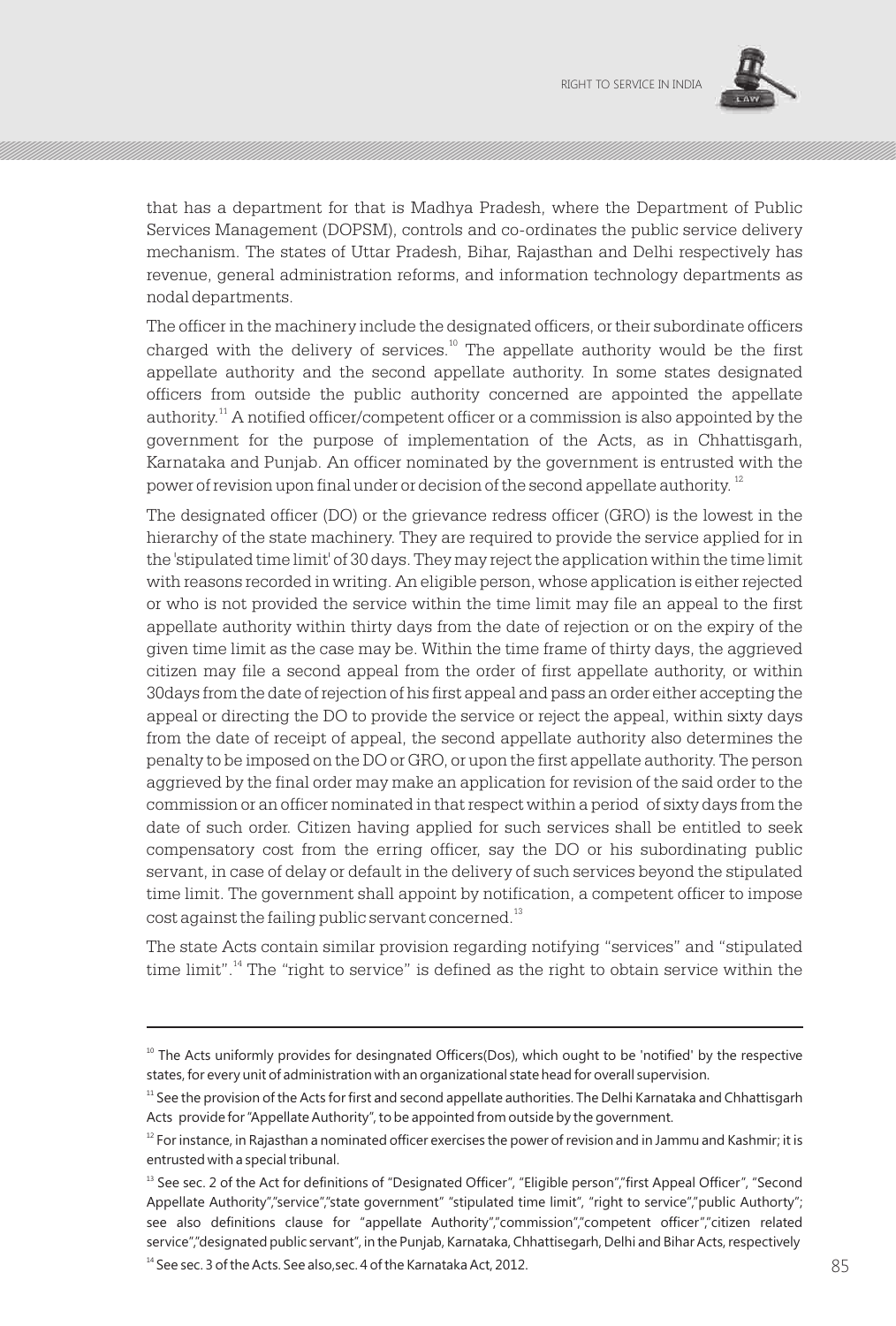8(1) DLR (2016) RIGHT TO SERVICE IN INDIANAL CHARGE IN INDIANAL CHARGE IN INDIANAL CHARGE IN INDIANAL CHARGE I

stipulated time limit. Penalty is provided for delay or default in providing service within the time prescribed in the Act. There are similar provisions on appeal, appellate authorities, revision, protection of action taken in good faith, bar of jurisdiction of courts, power to make rules and power to remove difficulties, if any, arising in giving effect to the provisions of the Act, by order by the state government.<sup>15</sup>

Apart from similarities, each Act varies significantly in the number of notified service, in the provision for compensation, monitoring mechanism and in the use of technological tools in the process of implementation. The individual Acts too differ slightly in setting up the hierarchy of officials entrusted or designated to deliver services in hearing appeals, for revision and for receiving of orders. The provision for fixing the quantum of penalty imposed on delay or default in delivering services and in deciding appeals, within the stipulated time limit, shows little differences.<sup>16</sup> Among the state Acts, Karnataka Act covers 151 services from 11 departments; Rajasthan spreads over 124 services from 15 departments including power, police, health and revenue and in Bihar, as many as 50 services in 10 departments, up to the lowest of 15 services in Uttar Pradesh. In Jammu and Kashmir, it covers 45 services from departments and in Jharkhand 54 services from 20 departments. In Madhya Pradesh and Delhi each includes 52 services from 16 and 18 departments respectively. The government of Kerala has proposed to notify 13 public services, and nine services separately from the police  $d$ epartment. $17$ 

The provision for compensatory costs awarded to the citizen applicant is cast on the competent officer nominated by the by the state government in accordance with the Karnataka, Delhi and Chhattisgarh Acts. It is imposed on the government servant after issue of show cause notice as to why that amount should not be recovered from the officer concerned. In the state Acts of Himachal Pradesh, Jammu and Kashmir and Uttarakhand, the second appellant authority shall award compensation as it may deem fit, out of a penalty imposed on the DO or public servant. In the monitoring mechanism, e-governance has been incorporated in the Delhi and Karnataka Acts. The State of Delhi has implemented it through e-state level agreement- software, Adhikaar, in the monitoring and tracking of applications system. In Karnataka, the e-governance scheme Sakala has come into applications since April 2, 2012, the online tracking and monitoring system has been in full application the state of Madhya Pradesh and Bihar as well. In the other states, the complete utilisation of ICT tools has yet to be made.

In the hierarchy of officials notified as DOs, first appellate officer, second appellate authority and nominated officers by state government for revision, the legislation vary considerably there occurs uniformity as to the DO, who is required to provide "service" to the applicant<sup>18</sup> in Karnataka, Chhattisgarh and Delhi, there is a nominated officer

<sup>15</sup> *Supra* note 13.

<sup>16</sup> *Ibid.*

<sup>&</sup>lt;sup>17</sup> Infra note 35., Refer the Report on National Consulation, 2011, for notified services in the state, see also T.K. Devasia,"Kerala Introduces Law on Right to services" *The Hindu* , July 25,2012; Girish Menon, "no fee plea under right to services Act" *The Hindu* ,Oct 23,2012.

<sup>&</sup>lt;sup>18</sup> See supra note 8, for "service" see "Definitions" clause in sec.2 of the Acts. 86 87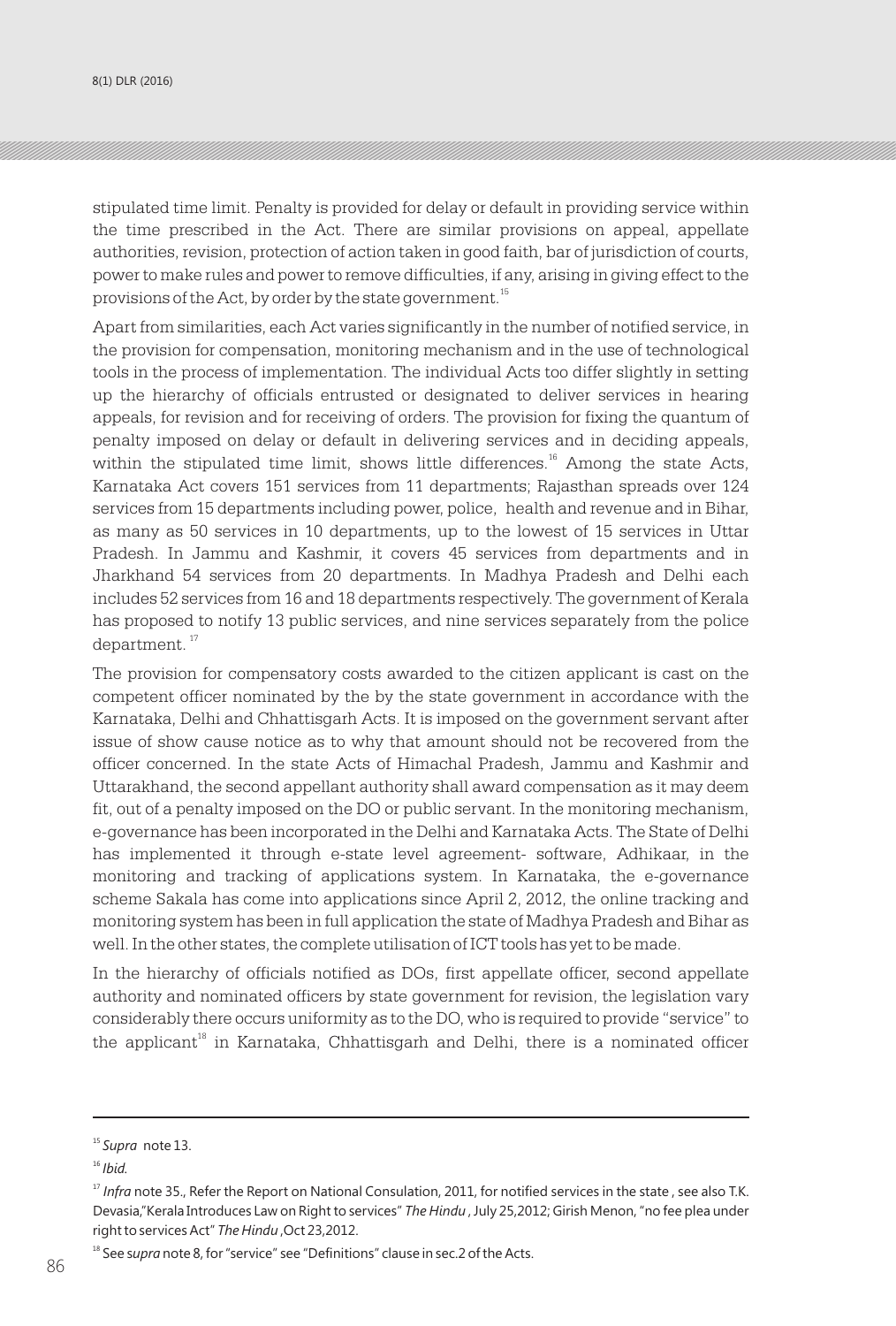

competent to impose cost on the DO, for default or delay  $\rm{^{19}}$  in the delivery of service. The public servant as well as the citizen has the right to go in appeal to a single appellate authority against the order of competent officer.<sup>20</sup> In Bihar the DO is called the designed public servant.<sup>21</sup> The other state Acts provide for the DO and in Appeal to the first and second appellate authorities.<sup>22</sup>

The authorities entrusted with power of revision are either an officer nominated by the state government or by a commission constituted by the state government.<sup>23</sup> The nominated officer exists for all state other than for states of Punjab, and Uttarakhand, where right to services commission are constituted for exercising the power of revision. In Uttrakhand, an officer nominated shall suffice. A special tribunal is entrusted with the revision power in Jammu and Kashmir.<sup>24</sup> There is no provision for revision in the states of Karnataka., Delhi, and Chhattisgarh, where the competent officer fixes the liability on the erring official.<sup>25</sup> The decision of the appellate authority shall be final in these states. The state of Bihar has a revising authority for modifying the orders of the appellate authority and to impose penalty upon the appellate authority, if it is of the opinion that the authority has failed to decide the appeals from the decisions of the appellate authority or on an appeal filed by the application directly upon non-compliance of order by the  $DO<sup>26</sup>$ .

The penalty provision are fixed by the final appellate authority on the DO and the first appellate authority.<sup>27</sup> In majority of states, the Acts prescribe fixed amount ranging between Rs. 500 to Rs. 5000 for default and between Rs. 250 to Rs. 5000 for delay upon the DO. The first appellate officer would be penalized in the range between Rs. 500 to Rs. 5000 for failure in deciding the appeal or rejecting it without reasonable cause. In Jammu and Kashmir, the penalty for delay in delivery of service range between Rs.250 per day or Rs. 5000 whichever is less. In case of deficiency in service, the penalty would be Rs. 2000, lump sum. For defaulting FAA the quantum of penalty range between Rs. 500 to Rs. 5000<sup>28</sup>

In the State of Chhattisgarh every officer responsible for delivering loksewa, fail to do so, shall be liable to pay cost at the rate of one hundred rupees per day up to a maximum of one thousand recoverable from him towards payment to the applicant citizen.<sup>29</sup> In

<sup>&</sup>lt;sup>19</sup> See ss. 10 & 11 of the Karnataka Act, 2012; ss 9 & 10 of the Delhi Act 2011; and ss 4 & 5 of the Chhattisgarh Act 2011.

<sup>20</sup> *Ibid*., ss. 12, 13 and 7 of the respectively.

 $21$  The Bihar Act, 2011, sec. 4.

<sup>22</sup> *Supra* note 18.

<sup>&</sup>lt;sup>23</sup> Sec. 8 of the Act generally. See also The Punjab and Chhattisgarh Acts, sec. 10.

<sup>&</sup>lt;sup>24</sup> The Jammu & Kashmir Act, 2011, sec. 15

 $25$  See ss. 11, 10 & 4 of the Acts respectively.

<sup>26</sup> *Supra* note 21, sec.6.

<sup>&</sup>lt;sup>27</sup> See sec. 7 of the Acts. See also Punjab Act, 2011 sec.9 (1) (a); The Jammu and Kashmir Act, 2011, ss. 10, 11 & 12.

<sup>&</sup>lt;sup>28</sup> *Ibid*. For quantum of penalty, see the provisions for imposing penalty.

<sup>&</sup>lt;sup>29</sup> The Chhattisgarh Act, 2011, sec. 4(4). Apart from penalty the Act of Jammu & Kashmir too provides for compensation to be determined by the second appellate authority, as it may deem fit. For detail, see The  $87$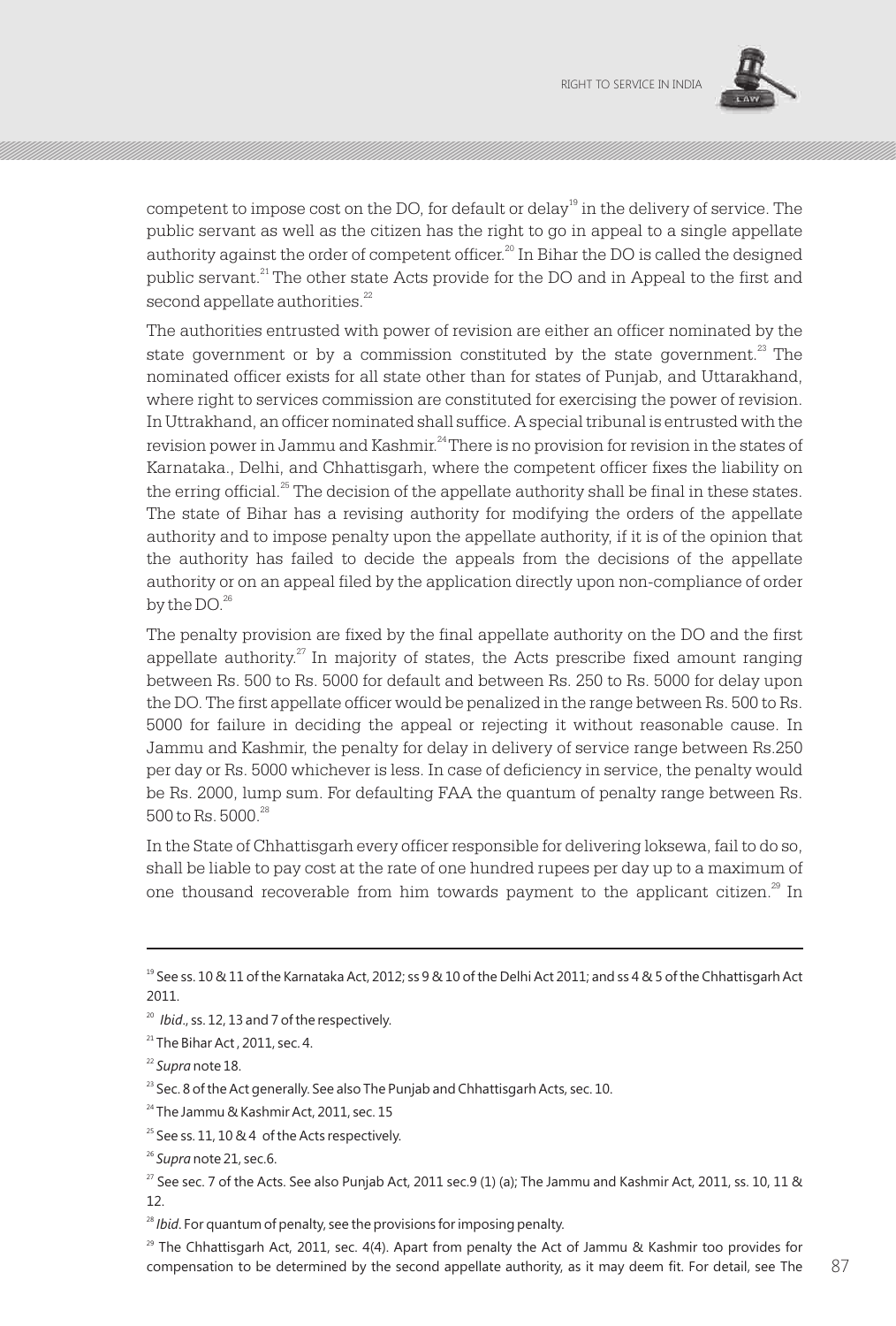Karnataka, apart from the compensatory cost at the rate of twenty rupee per day up to a maximum of rupee five hundred per application, imposed by the competent officer, $\overset{30}{\circ}$ penalty shall be imposed as per the service rules as applicable to the employees of the government or public authority concerned. $^{\textrm{\tiny{31}}}$  There is only liability to pay cost by every government servant for failure of delivery of service at the rate per day up to a maximum of two hundred rupees per application in Delhi. $^{32}$  In Bihar, the appellate authority impose penalty upon the designed public servant as notified by government by rules from time to time.<sup>33</sup> The penalty is recoverable from the salary of the defaulting officer in Rajasthan.<sup>34</sup> Such penalty so imposed shall be in addition to that prescribed in any Act, rules, regulation and notification already existing.

# **IV. SHORTCOMINGS IN STATE PUBLIC SERVICES ACTS**

In the wake of the enactment of the right to information and right to services, globally, as hallmarks of corruption-free and accountable governance, the Government of India set out for administrative reforms initiatives towards complementary capacity building. One such endeavour was the "Pathways for Inclusive India Administration (PIIA)" Project in collaboration with United Nations Development Programme (UNDP) aimed at citizen centric administration. As a part of that project, a two day national consultation was convened by the Government of Madhya Pradesh and UNDP on "Strengthening Accountability Framework under Public Service Guarantee Acts" in Bhopal on 8-9 December, 2011.<sup>35</sup> The purposes of the consultation was to share the progress of the state public service guarantee Acts, (PSGAS) also known as right to services Acts, enacted by various states of India by then, as a key administrative reform. The consultation provided a common platform for interaction among states, for exchange of ideas and for evolving consensus on the key areas of concern in the implementation of the Acts. The Challenges identified at the NC were:

- Defining the scope of the Acts (i.e. the number of services covered in a scenario where complaints and grievances were also added).
- Demands side sensitization and awareness among citizens about the provisions of the Acts and its functioning/ application.
- Supply side sensitization, awareness and training of service providers.
- Addressing capacity related challenges- shortage of manpower and financial resources.

Jammu & Kashmir Public Servives Guarantee Act, 2011, sec. 13 see also , the Punjab and Uttrakhand Acts.sec. 9(2); the Delhi and Karnataka Acts, sec. 8; the Himachal Pradesh Act, 2011, sec. 8(2) and the Madhya Pradesh and Rajasthan Acts, sec.7(3)

<sup>&</sup>lt;sup>30</sup> The Karantaka Act, 2012, sec.9.

 $31$  *Ibid.*, sec. 16.

<sup>&</sup>lt;sup>32</sup> The Delhi Act, 2011, sec. 6.

<sup>33</sup> See *Supra* note 26, sec. 7.

 $34$  The Rajasthan Act, 2011, sec. 7(1)(c); see also the Karanataka Act, 2012, sec. 11(2).

<sup>&</sup>lt;sup>35</sup> See, the Report of National Consultation. available at: *http:///wwwundp.orgg.in/sites/default/files/PIIA Facts* 88 *Isheet.pdf* (last accessed on July 20, 2016).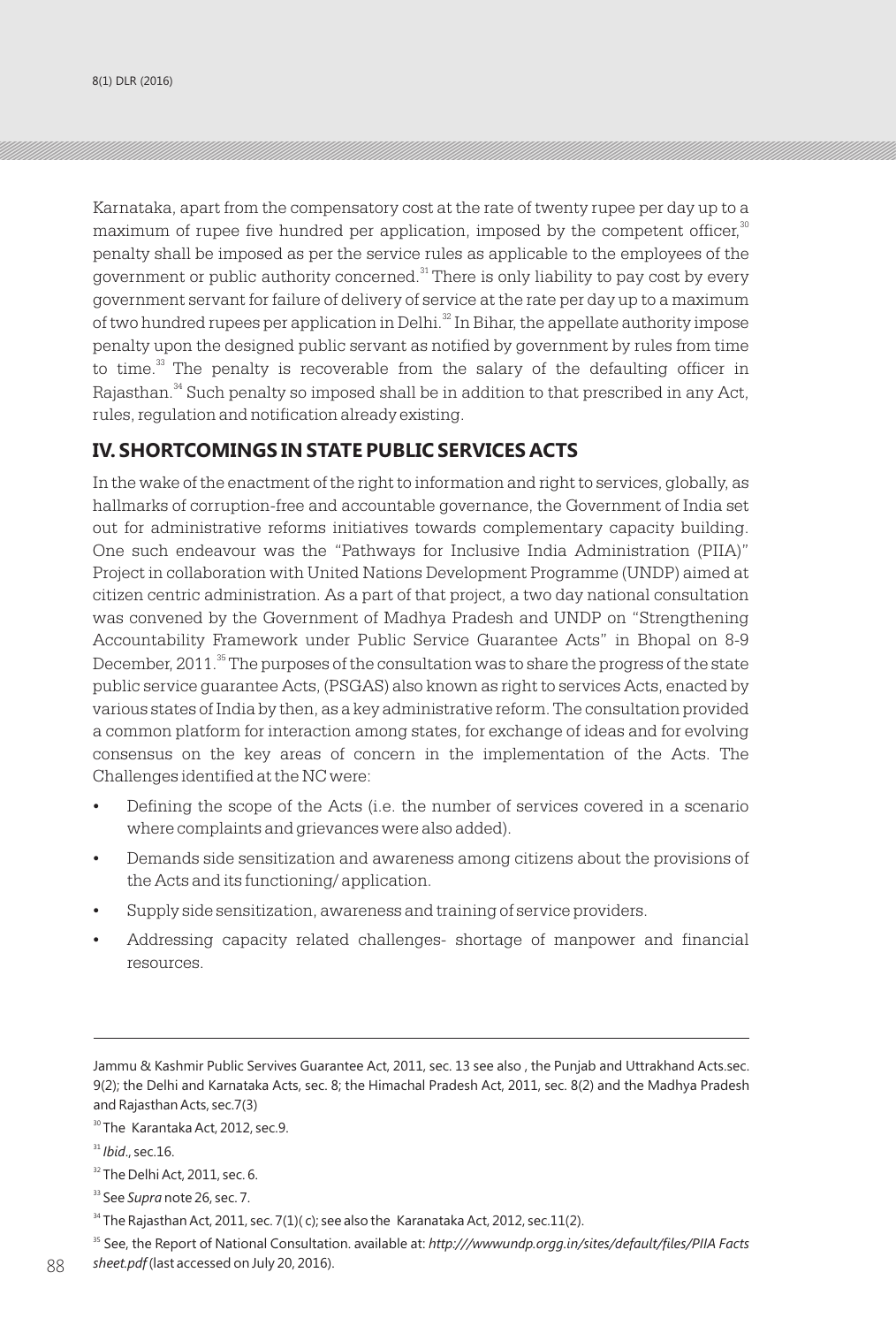

- Lack of availability of an efficient management information system (MIS) with ready access to government records and data for monitoring and tracking of applications.
- Reduction of complexity in procedures and clarification on identification and documentation requirements for a particular service for the purpose of eliminating subjectivity.
- Incentives and disincentives for government officials including, but not limited to penalties, impact on performance assessment, promotions, and rewards.
- Grievance redressal mechanisms/ appeal mechanisms.
- Technology options and business models for efficient and timely service delivery/ tracking/ monitoring of service requests.
- Consistency of the legal framework.
- Consistency with state decentralization agenda and local self-government responsibilities.<sup>36</sup>

The national consultation evolved consensus on the fact that the PSGAs have gone one step ahead of the UK Public Services Guarantee Reforms through including the provision for time bound delivery of services, failing which the erring public servant would be penalized as well.

Overall, the participants formed a general consensus that the Acts should not be punishment-centric, but motivation-oriented in order to facilitate attitudinal changes and to offer sustained reforms. The need to create awareness among citizens as well as strengthening the capacity of service providers was also highlighted. Further the use of public private partnership (PPP) business models for providing services and use of information and communication technology (ICT) based tools for tracking and monitoring service provisions was also encouraged for bringing about transparency, accountability and efficiency in public services.<sup>37</sup>

Addressing legal concerns, the members of the group accentuated the need to reexamine the legal framework of the right to service Acts. They expressedapprehensions about the varied nomenclatures of the Acts in various states, the scope of those Acts, redressal mechanisms, institutional provisions and control Mechanisms. As a suggestion it was advocated that the oversight mechanism for public service guarantee should be internal because a self-corrective, self disciplining bureaucracy was the need of the hours<sup>38</sup>

The Government of India's Citizens Right to Grievance Redress Bill, 2011 was looked at by the participants as the overarching framework within which one has to look at the provisions of the state Acts were harsh and could affect the motivation of service providers, which need to be reviewed. There was also a suggestion that the applicants should not be allowed to file a case else there would be a surge of litigation possible. It

<sup>&</sup>lt;sup>36</sup> *Ibid*, Summary of key challenges and recommendations.

<sup>&</sup>lt;sup>37</sup> *Id.*, Annexure 111.

<sup>&</sup>lt;sup>38</sup> Id., "Addressing Legal Concerns". **89** and the state of the state of the state of the state of the state of the state of the state of the state of the state of the state of the state of the state of the state of the s